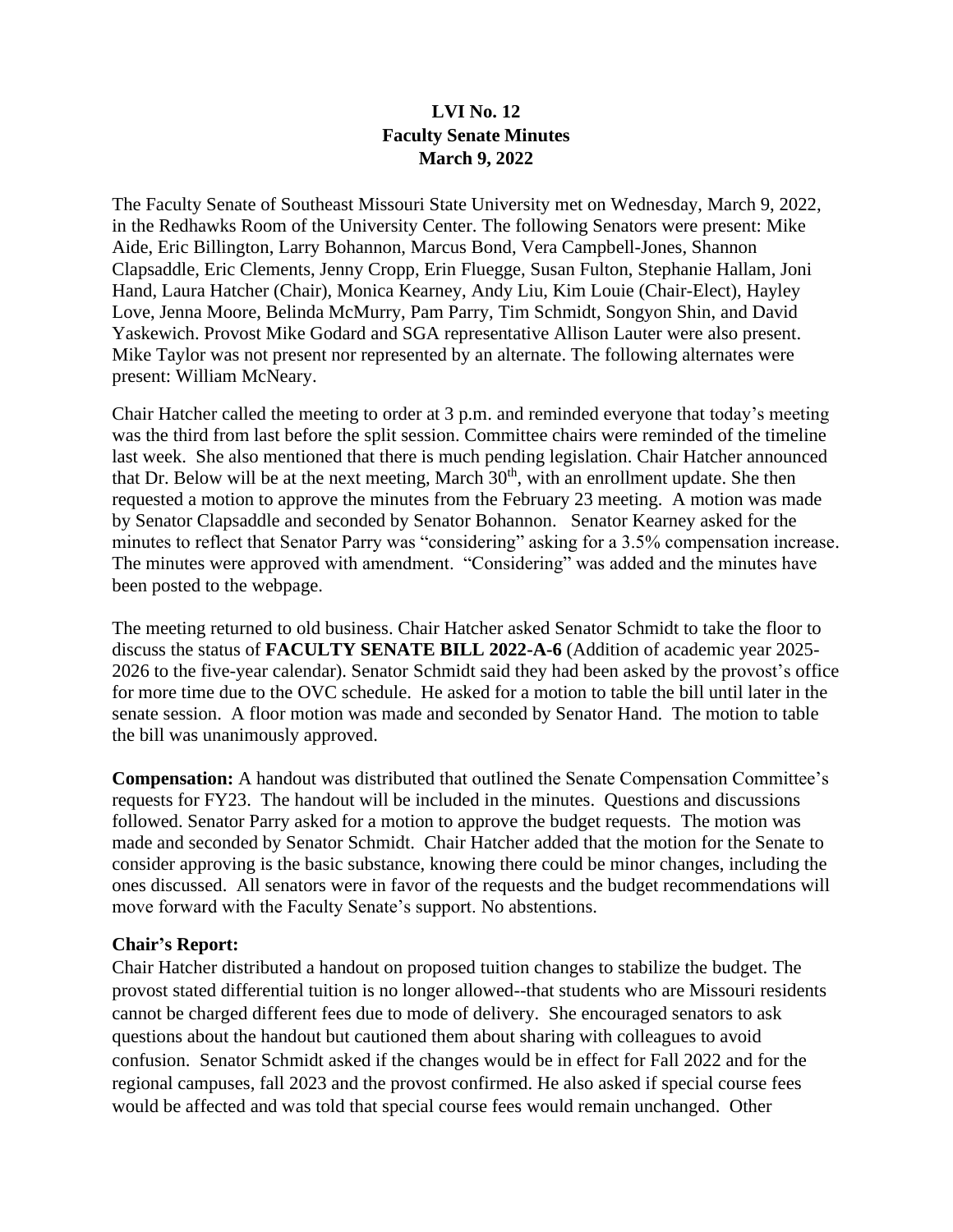questions arose about scholarships. The university has underbudgeted institutional scholarships; gap needs to be lessened in this area. The provost commented that having tuition closer aligned with resident and nonresident will be helpful. 87% of Illinois students receive in-state tuition rates; will be a mixed bag—general idea is to attract more students across state lines. The strategy aims to reduce institutional discounts and be able to have a balanced budget; tuition strategy changes to reduce overall institutional commitment to scholarships.

## **Provost's Report**

Gave a general overview of budget reductions with most of them coming from the provost's office. No budget cuts across the board in academic affairs; 44% more than the required 12.5% budget reductions were made in the Provost's Office--\$765, 000. Remaining \$216,255 to identify.

## **Student Government Association Report**

Elections were held and campaigns for SGA executives are underway. Voting begins the first week of April. SGA is funding Spring conferences and planning the end of the year banquet. Also discussed the open syllabus initiative for the Fall semester. Questions and discussion followed; there will be disclaimers before students click on a syllabus letting them know that the syllabus, they are viewing is a sample. Hopefully the initiative will create a more user-friendly way for students to view syllabi so they can make informed enrollment decisions

**Academic Affairs:** Senator Schmidt—met last week and discussed the textbook policy and procedure; hopes to bring it to the Senate before Fall semester

**Documents:** Senator Hand—distributed 2 handouts of items the committee has been working on; they will continue working with marketing and reviewing website material. Chair Hatcher, in discussing the handout, mentioned that the University Studies Council is now called the General Education Council and that the charge of the council is slightly different. She also questioned the location of the Honors Council—may have to check with Dr. Koch. Chair Hatcher reminded everyone that a major revision to the Senate Constitution would require balloting the entire faculty; Senator Hand said that the handout materials were informational—no need for approval **Governance:** Senator Cropp—met with Dr. Sheriff and Alissa Davis (HR Director) last week to discuss draft of the conflict-of-interest policy; will be working with Alissa who wants to have it ready for the Board of Governors September meeting; Senator Cropp hopes to bring a draft to the next Senate meeting

**Professional Affairs:** Senator Fulton—met briefly last week and discussed language in the handbook; Chair Hatcher asked Senator Fulton if she knew when the Senate would hear from the Chair of the Chairs' Forum; she stressed timing regarding the action of the task

**Membership:** Senator Fluegge—some Senators terms are expiring—voting must be concluded by March 31. On March 16, she will notify department chairs. She also needs to know if there are alternate changes. Faculty Social Hour at the Glenn House on April 8<sup>th</sup> from 5 to 7 p.m. The deans supplied some funding for the event

Senator Campbell-Jones asked the provost about 2 items—the timing of class cancellations due to inclement weather and about nursing students taking pass/fail courses not being on the Dean's List. The provost said that instructors can use their own judgement if they feel that conditions are too unsafe for students to attend class and that the nursing department would have to work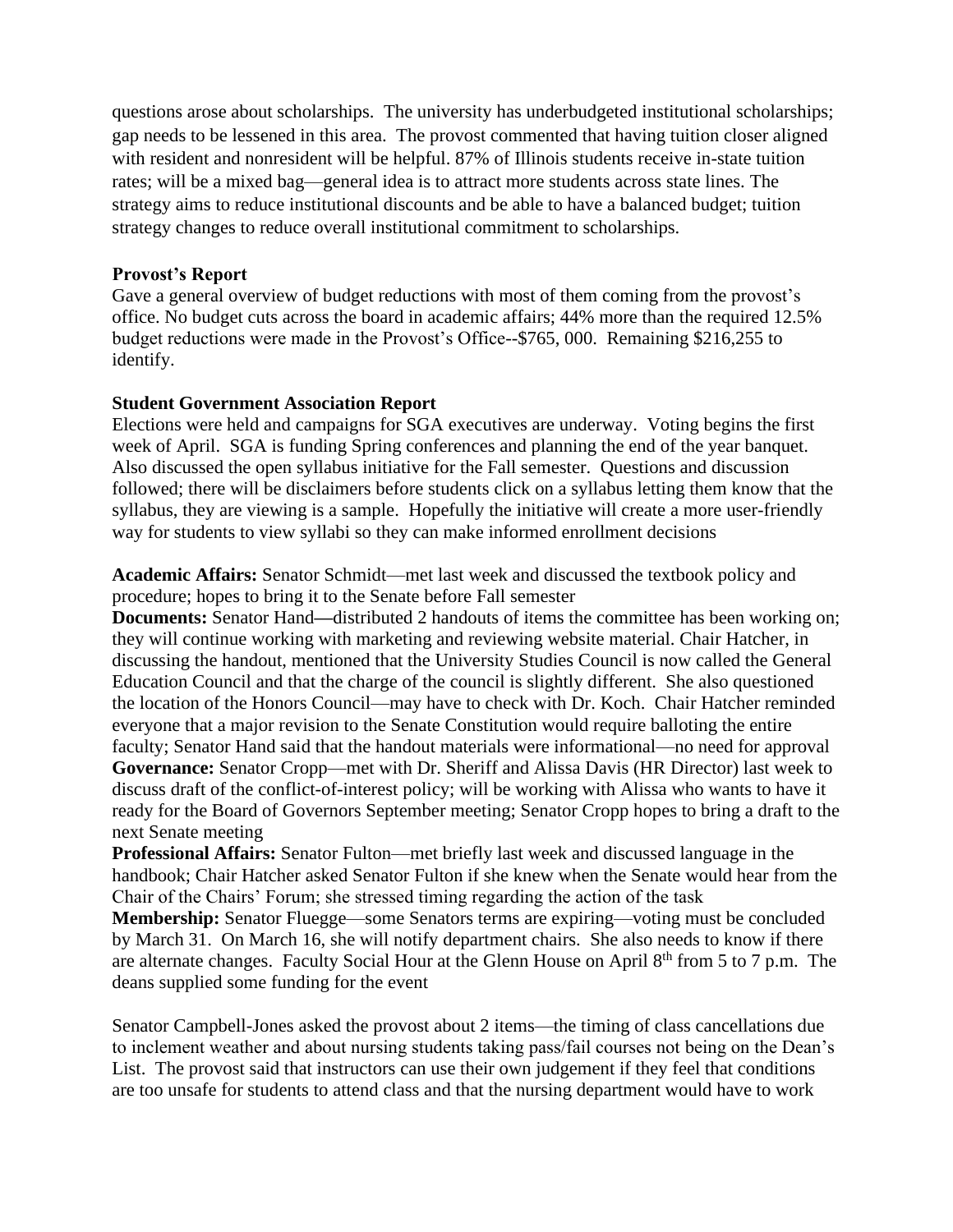through the registrar's office about the nursing courses—perhaps the courses could be revised for letter grades instead of pass/fails

**Adjournment:** Chair Hatcher called for a motion to adjourn. Senator McMurry made a motion to adjourn, Senator Schmidt seconded. The Faculty Senate adjourned at 4:51 p.m.

**The next Faculty Senate meeting will be held on Wednesday, March 30 from 3-5 p.m. in the Redhawks Room of the University Center.**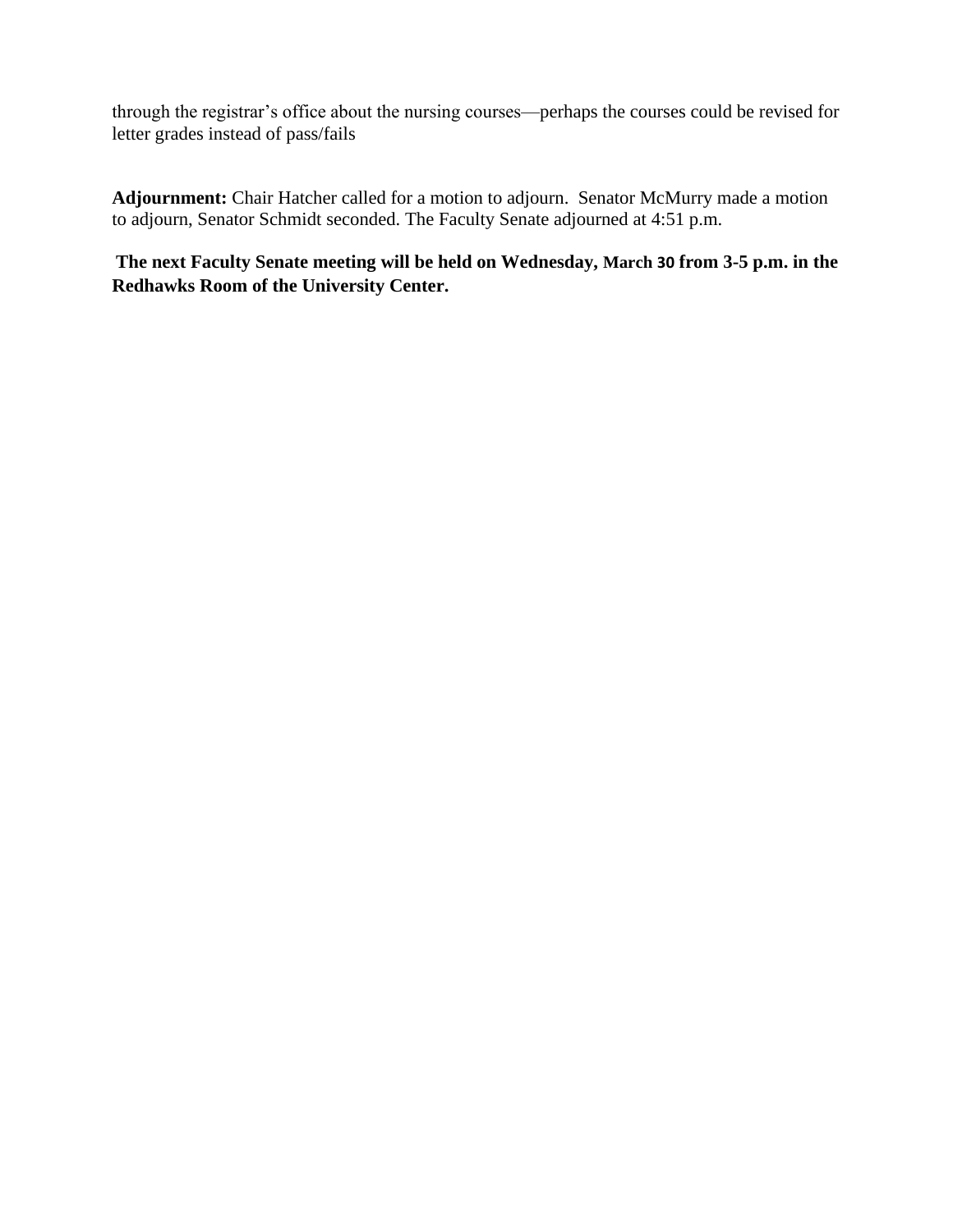

**Budget Review Committee FY23 Request March 10, 2022 First Draft**

**Requesting Unit**: Faculty Senate Compensation Committee

**Title of Request**: Compensation Proposal for FY23

### **Brief Description**:

FY23: Completion of the Implementation of the Salary Equity Study and a base salary increase of 3.5% for all full-time and part-time faculty. Given the U.S. Department of Labor estimates an 8.3% cost of living increase in the upcoming year, and the university's financial situation, the committee decided to ask for just below half of CPI. Additionally, the Faculty Senate Compensation Committee fully supports the staff committees' recommendation to consider reinstituting a merit system for staff in the near future.

### **Rationale**:

The faculty recognize that the university is evolving through a challenging period considering the recent pandemic event and projected declining enrollment trends. It is further recognized that there are concerns related to the financial future of the university in a time of considerable financial instability, both in the form of unexpected costs and potential reductions in revenue. The COVID-19 pandemic has presented significant challenges to higher education where faculty have had to adopt more flexible approaches to teaching. In addition, recent cuts in the number of faculty lines also have impacted the workload.

After the Budget Review Committee completed its work in spring 2021, the university received an unexpected state appropriation that improved the financial situation in the near term. During that summer, it was announced that faculty and staff would receive a 2% pay increase in the upcoming academic year.

In 2019-2020, the university funded a pay equity study with a proposed plan to implement pay adjustments over the next three fiscal years. According to Evergreen Solutions, the faculty market results showed a 15.7% average below market. Over the past decade plus, the university has prioritized spending in areas other than employee wages and benefits. This trend has seen employee benefits decline year after year, as employee costs for benefits have increased and wages have stagnated. During this period, employee compensation has not kept pace with these losses and increased costs or with cost of living increases. The following demonstrates a five-year period showing percentage of raises and cost of associated inflation.

FY 2017: 1.5% raise, 2.1% inflation;